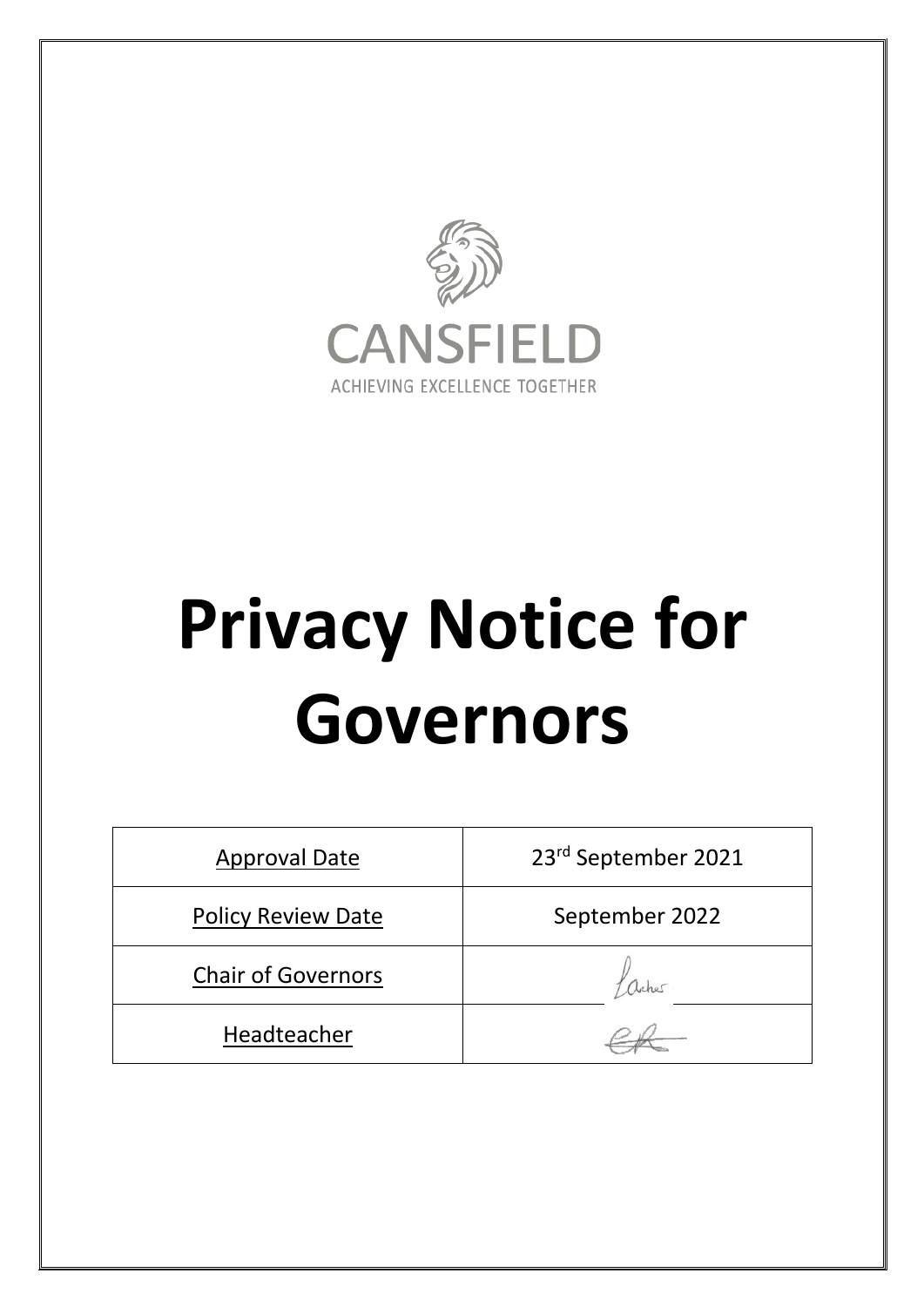Cansfield High School is committed to protecting the privacy and security of your personal information. This privacy notice describes how we collect and use personal information about you during and after your work relationship with us, in accordance with the General Data Protection Regulation (GDPR). It applies to governors and volunteers.

# **Who Collects This Information?**

Cansfield High School is a 'data controller'. This means that we are responsible for deciding how we hold and use personal information about you. We are required under data protection legislation to notify you of the information contained in this privacy notice. This notice does not form part of any contract of employment or other contract to provide services and we may update this notice at any time. It is important that you read this notice, together with any other privacy notice we may provide on specific occasions when we are collecting or processing personal information about you, so that you are aware of how and why we are using such information.

# **Data Protection Principles**

We will comply with the data protection principles when gathering and using personal information, as set out in our data protection policy.

# **The Categories of Information That We Collect, Process, Hold and Share**

We may collect, store and use the following categories of personal information about you:

- Personal information and contact details such as name, title, addresses, date of birth, marital status, phone numbers and personal email addresses;
- Emergency contact information such as names, relationship, phone numbers and email addresses;
- Education details;
- DBS details;
- Employment details;
- Information about business and pecuniary interests;
- Information acquired as part of your application to become a governor;
- Your racial or ethnic origin, sex and sexual orientation, religious or similar beliefs;
- Criminal records information as required by law to enable you to work with children;
- Information about your use of our IT, communications and other systems, and other monitoring information;
- Photographs;
- Images captured by the School's CCTV system;
- Details in references about you that we give to others.

### **How We Collect This Information**

We may collect this information from you directly, from the DBS, other employees and professionals we may engage, automated monitoring of our websites and other technical systems such as our computer networks and connects, CCTV and access control systems, remote access systems, email and instant messaging systems, intranet and internet facilities. A majority of the information that we collect from you is mandatory, however there is some information that you can choose whether or not to provide it to us. Whenever we seek to collect information from you, we make it clear whether you must provide this information (and if so, what the possible consequences are of not complying), or whether you have a choice.

### **How We Use Your Information**

We will only use your personal information when the law allows us to. Most commonly, we will use your information in the following circumstances: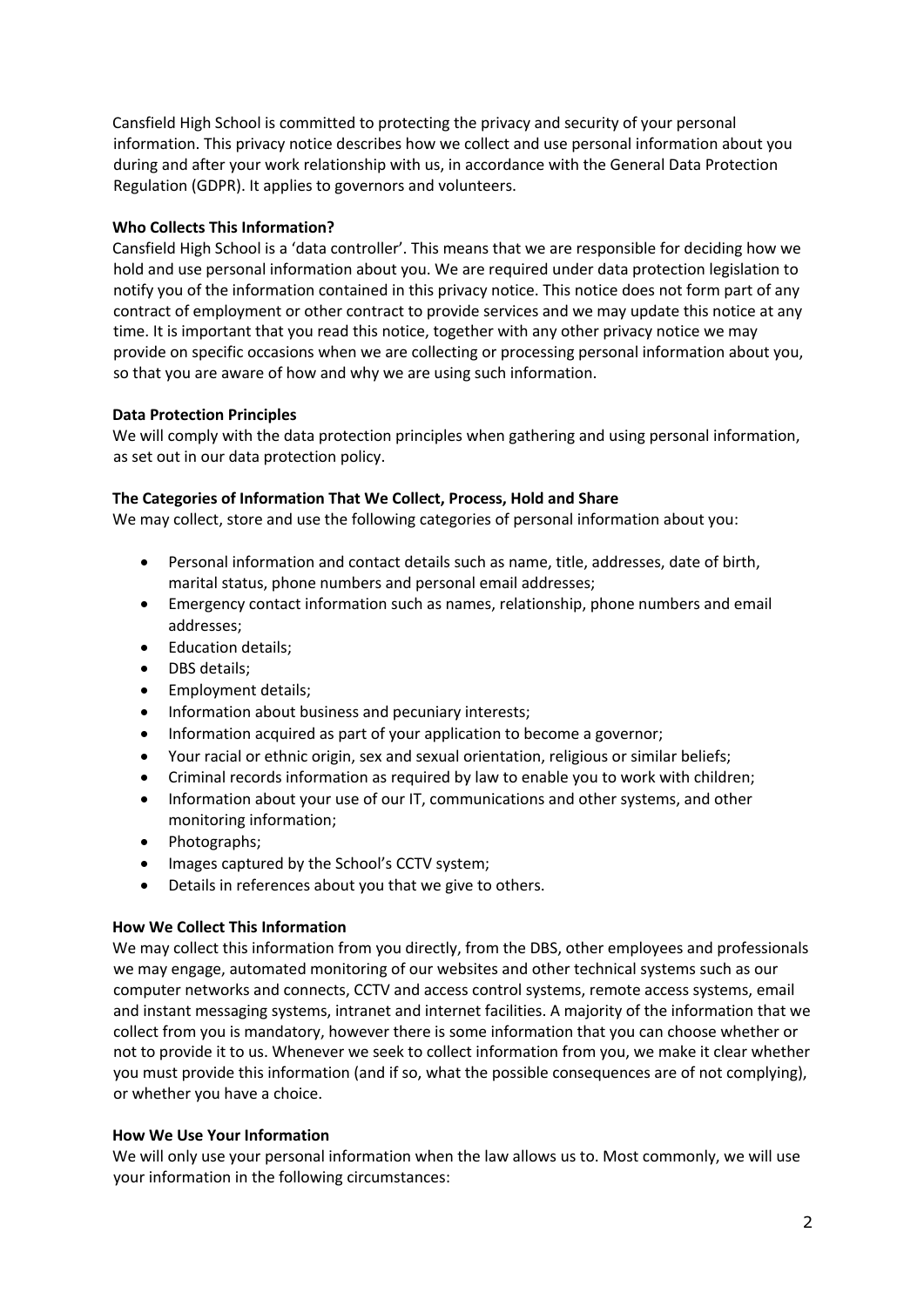- Where we need to perform the contract we have entered into with you;
- Where we need to comply with a legal obligation (such as health and safety legislation and under statutory codes of practice);
- Where it is needed in the public interest or for official purposes;
- Where it is necessary for our legitimate interests (or those of a third party) and your interests, rights and freedoms do not overrise those interests.

We need all the categories of information in the list above primarily to allow us to comply with our legal obligations and to enable us as a School to perform our public task. Please note that we may process your information without your knowledge or consent, where this is require or permitted by law. The situations in which we will process your personal information are listed below:

- To determine appointment and suitability as a governor;
- To deal with election of governors;
- To comply with safeguarding obligations;
- To provide details on our website or online databases about governors;
- To communicate with third parties and other stakeholders to the School;
- For business management and planning purposes (including accounting, budgetary and health and safety purposes;
- For financial purposes (such as expenses);
- To deal with any complaints/investigations as required;
- When you sit on a panel or committee, name and comments as well as decisions made;
- To send communications in your role as governor;
- For education, training and development requirements;
- In order to review governance of the School;
- In order to comply with any legal dispute or any legal obligations;
- In order to comply with regulatory requirements or health and safety obligations;
- To ensure system security, including preventing unauthorised access to our networks;
- To monitor use of our systems to ensure compliance with our IT processes;
- To receive advice from external advisors and consultants;
- To liaise with regulatory bodies (such as the DfE, DBS); and
- Dealing with termination of your appointment;

Some of the above grounds for processing will overlap and there may be several grounds which justify our use of your personal information. If you fail to provide certain information when requested, we may be prevented from complying with our legal obligations (such as to ensure health and safety). Where you have provided us with consent to use your data, you may withdraw this consent at any time. We will only use your personal information for the purposes for which we collected it, unless we reasonably consider that we need to use it for another reason and that reason is compatible with the original purpose. If we need to use your personal information for an unrelated purpose, we will notify you and we will explain the legal basis which allows us to do so.

# **How We Use Particularly Sensitive Information**

Sensitive personal information (as defined under the GDPR as 'special category data') require higher levels of protection and further justification for collecting, storing and using this type of personal information. We may process this data in the following circumstances:

- In limited circumstances, with your explicit written consent;
- Where we need to carry out our legal obligations in line with our data protection policy;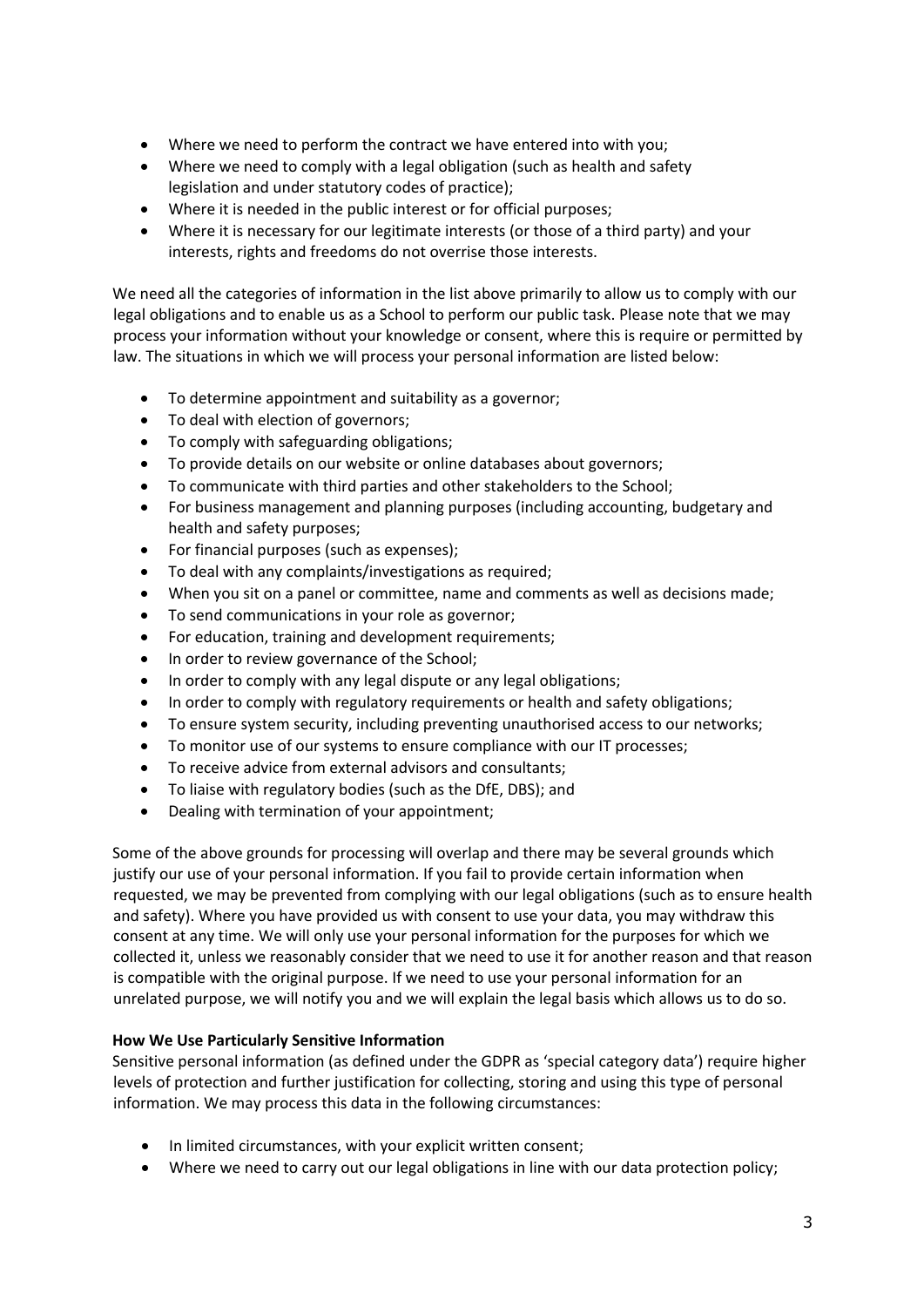- Where it is needed in the public interest, such as for equal opportunities monitoring (or in relation to our pension scheme);
- Where it is needed in relation to legal claims or where it is necessary to protect your interests (or someone else's interests) and you are not capable of giving your consent.

# **Criminal Convictions**

We may only use information relating to criminal convictions where the law allows us to do so. This will usually be where it is necessary to carry out our legal obligations. We will only collect information about criminal convictions if it is appropriate given the nature of the role and where we are legally able to do so. Where appropriate we will collect information about criminal convictions as part of the recruitment process or we may be notified of such information directly by you in the course of working for us.

# **Automated Decision Making**

Automated decision making takes place when an electronic system uses personal information to make a decision without human intervention. We are allowed to use automated decision making in the following circumstances:

- Where we have notified you of the decision and given you 21 days to request reconsideration;
- Where it is necessary to perform the contract with you and appropriate measures are put in place to safeguard your rights; or
- In limited circumstances, with your explicit written consent and where appropriate measures are in place to safeguard your rights.

You will not be subject to decisions that will have a significant impact on you based solely on automated decision-making, unless we have a lawful basis for doing so and we have notified you.

### **Sharing Data**

We may need to share your data with third parties, including third party service providers where required by law, where it is necessary to administer the working relationship with you or where we have another legitimate interest in doing so. These include the following:

- Government departments or agencies
- The Local Authority
- Suppliers and Service providers
- Professional advisors and consultants
- The Department for Education
- Law enforcement
- Other schools within the Local Authority
- Support services
- DBS.

Information will be provided to those agencies securely or anonymised where possible. The recipient of the information will be bound by confidentiality obligations, we require them to respect the security of your data and to treat it in accordance with the law. We may transfer your personal information outside the EU. If we do, you can expect a similar degree of protection in respect of your personal information.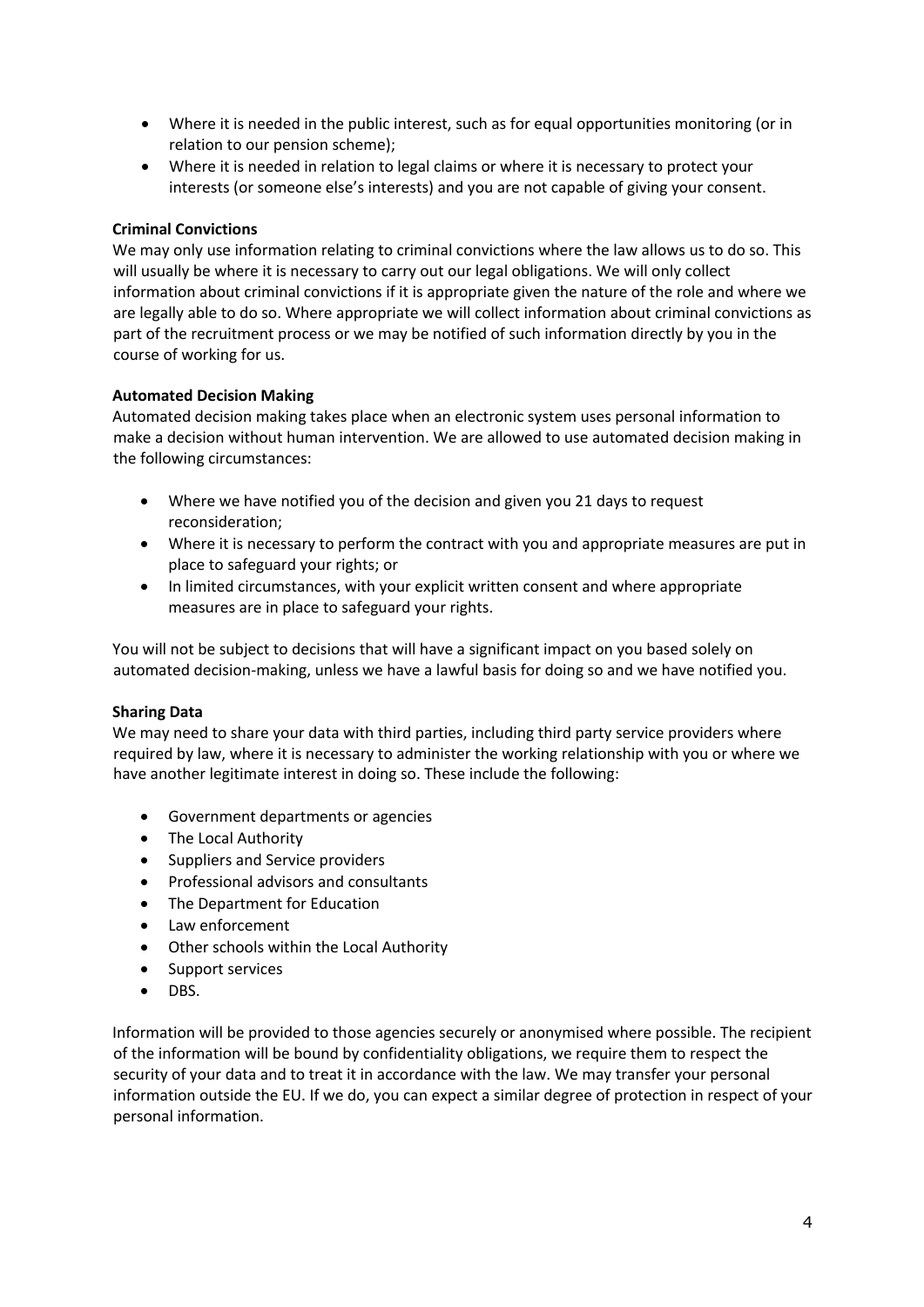### **Retention Periods**

Except as otherwise permitted or required by applicable law or regulation, the School only retains personal data for as long as necessary to fulfil the purposes they collected it for, as required to satisfy any legal, accounting or reporting obligations, or as necessary to resolve disputes. To determine the appropriate retention period for personal data, the School considers the amount, nature, and sensitivity of personal data, the potential risk of harm from unauthorised use or disclosure of personal data, the purposes for processing the personal data, whether we can fulfil the purposes of processing by other means and any applicable legal requirements. Once you are no longer a governor or volunteer of the school we will retain and securely destroy your personal information in accordance with our data retention policy.

# **Security**

We have put in place measures to protect the security of your information (i.e. against it being accidentally lost, used or accessed in an unauthorised way). In addition, we limit access to your personal information to those employees, agents, contractors and other third parties who have a business need to know. Third parties will only process your personal information on our instructions and where they have agreed to treat information confidentially and to keep it secure. We have put in place procedures to deal with any suspected data security breach and will notify you and any applicable regulator of a suspected breach where we are legally required to do so.

# **Your Rights of Access, Correction, Erasure and Restriction**

It is important that the personal information we hold about you is accurate and current. Please keep us informed if your personal information changes during your working relationship with us. Under certain circumstances by law you have the right to:

- Access your personal information (commonly known as a 'subject access request'). This allows you to receive a copy of the personal information we hold about you and to check we are lawfully processing it. You will not have to pay a fee to access your personal information. However, we may charge a reasonable fee if your request for access is clearly unfounded or excessive. Alternatively, we may refuse to comply with the request in such circumstances.
- Correction of the personal information we hold about you. This enables you to have any inaccurate information we hold about you corrected.
- Erasure of your personal information. You can ask us to delete or remove personal data if there is no good reason for us continuing to process it.
- Restriction of processing your personal information. You can ask us to suspend processing personal information about you in certain circumstances, for example, if you want us to establish its accuracy before processing it.
- To object to processing in certain circumstances (for example for direct marketing purposes).
- To transfer your personal information to another party.

If you want to exercise any of the above rights, please contact the Business Manager in writing. We may need to request specific information from you to help us confirm your identity and ensure your right to access the information (or to exercise any of your other rights). This is another appropriate security measure to ensure that personal information is not disclosed to any person who has no right to receive it.

### **Right to Withdraw Consent**

In the limited circumstances where you may have provided your consent to the collection, processing and transfer of your personal information for a specific purpose, you have the right to